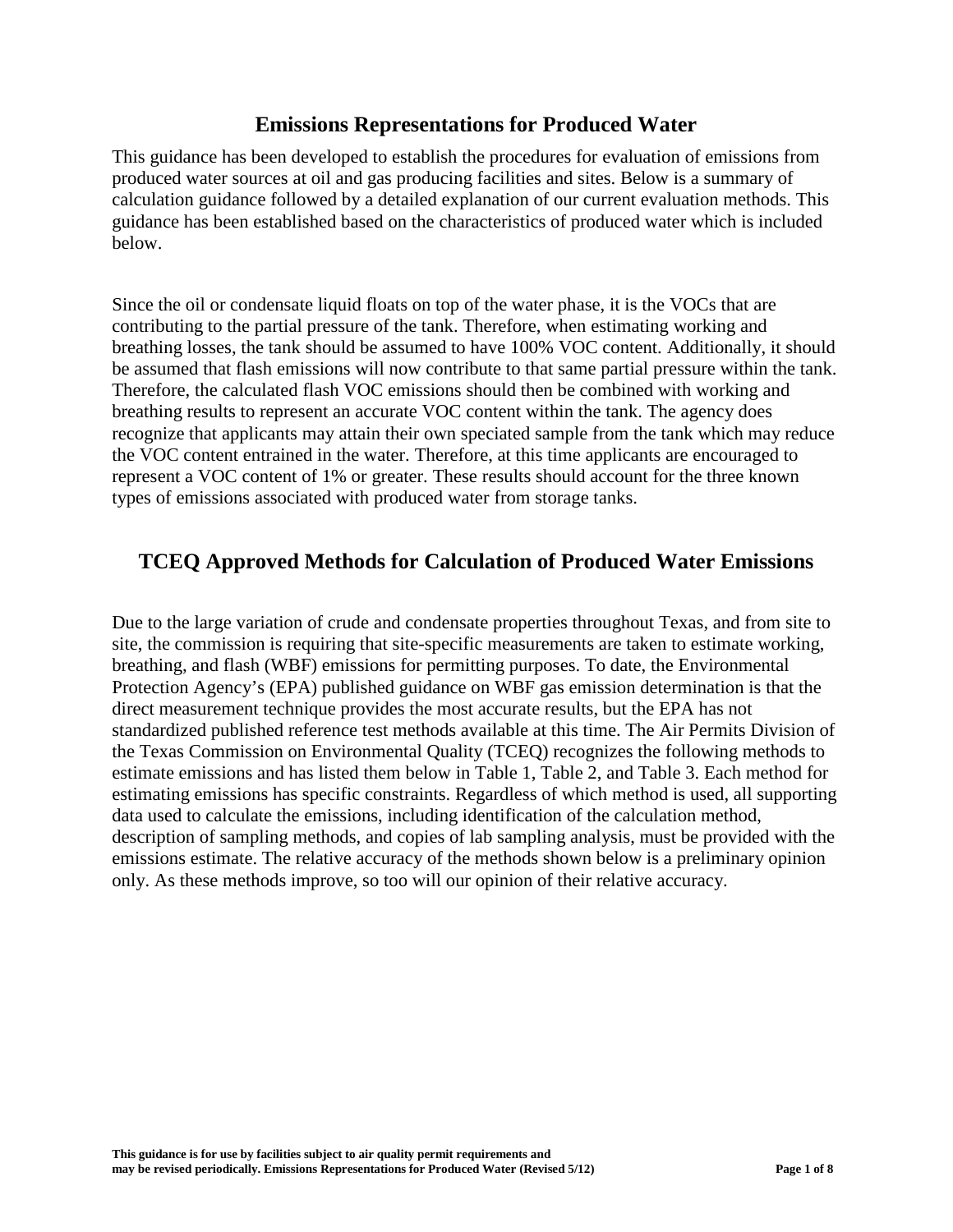| <b>Table 1: Produced Water Emissions Estimation Methods for WBF</b> |  |
|---------------------------------------------------------------------|--|
|---------------------------------------------------------------------|--|

| No.            | <b>Method</b>                                                                                                                | <b>Emissions Calculated</b>  | <b>Comments</b>                                                                                                                                                                                                                                        |
|----------------|------------------------------------------------------------------------------------------------------------------------------|------------------------------|--------------------------------------------------------------------------------------------------------------------------------------------------------------------------------------------------------------------------------------------------------|
|                | Direct measurement of tank emissions                                                                                         | Working, Breathing,<br>Flash | Sampling and analysis<br>are expensive, but the<br>results are relatively<br>accurate.                                                                                                                                                                 |
| $\mathfrak{D}$ | E&P Tanks Software, V 2.0, using an<br>option that requires site-specific<br>sampling. Geographical Data base<br>option N/A. | Working, Breathing,<br>Flash | A pressurized liquid<br>and/or gas sample<br>analysis from a<br>separator will be<br>needed. Applicants are<br>encouraged to<br>represent 100% VOC<br>content but may<br>represent 1% or<br>greater VOC content<br>as for produced water<br>emissions. |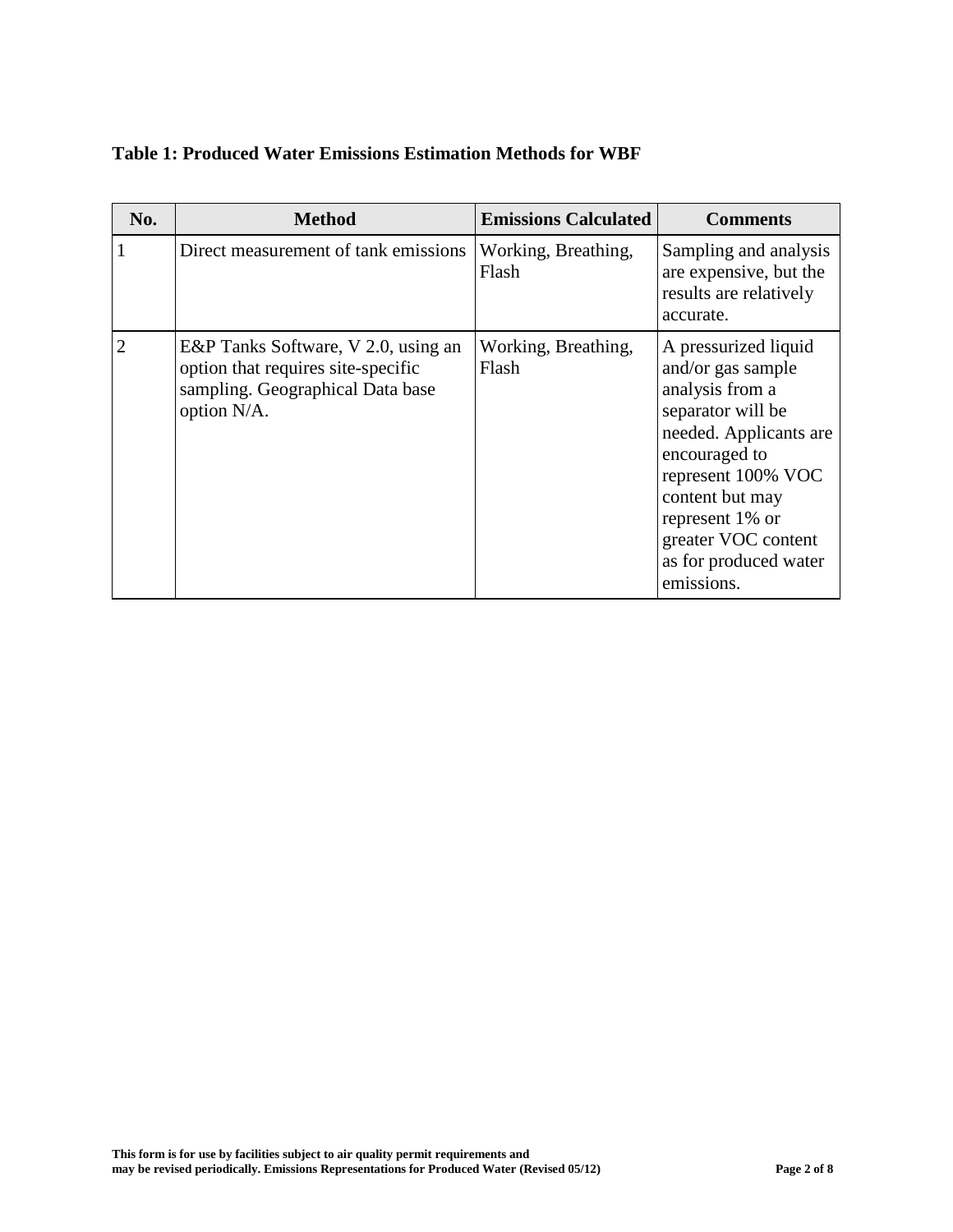# **Table 2: Produced Water Emissions Estimation Methods for Flash**

| No.            | <b>Method</b>                                 | <b>Emissions</b><br><b>Calculated</b> | <b>Comments</b>                                                                                                                                                                                                                                                                                                                                                                                                                                                                                                                                                                       |
|----------------|-----------------------------------------------|---------------------------------------|---------------------------------------------------------------------------------------------------------------------------------------------------------------------------------------------------------------------------------------------------------------------------------------------------------------------------------------------------------------------------------------------------------------------------------------------------------------------------------------------------------------------------------------------------------------------------------------|
| 1              | <b>Process Simulator</b><br>computer programs | Flash                                 | There are several different<br>process simulators (e.g.<br>WinSim, Designer II, EPCON,<br>HYSIM, HYSIS, VMG, and<br>PROMAX, etc.). The software<br>is accurate when based on a<br>site-specific sample and<br>analysis. Flash emissions<br>should be combined with 100%<br>of working and breathing (WB)<br>emissions from Tanks 4.0<br>before submitted as<br>representative of produced<br>water emissions for simulators<br>not capable of calculating<br>emissions from WB. However,<br>applicants may still represent<br>1% of greater VOC content<br>within the produced water. |
| $\overline{2}$ | <b>AQUAlibrium</b>                            | Flash                                 | AQUAlibrium was developed<br>for calculating the fluid phase<br>equilibria in systems composed<br>of natural gas (sweet and sour,<br>sour meaning they contain<br>hydrogen sulfide) and acid<br>gases (hydrogen sulfide and<br>carbon dioxide) in the presence<br>of water. Flash emissions<br>should be combined with 100%<br>of WB emissions from Tanks<br>4.0 before submitted as<br>representative of produced<br>water emissions. However,<br>applicants may still represent<br>1% or greater VOC content<br>within the produced water.                                          |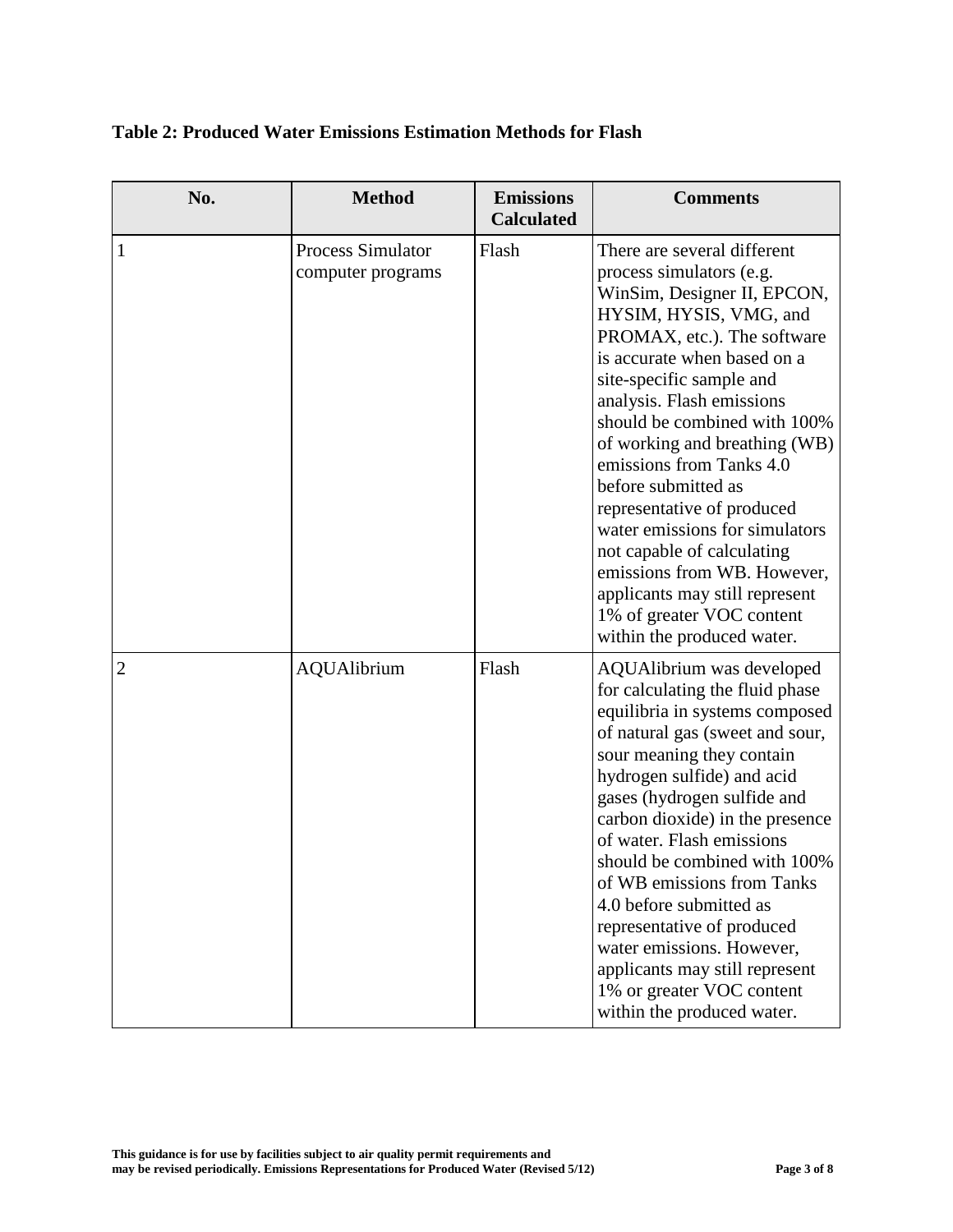| No.            | <b>Method</b>                                                                                       | <b>Emissions</b><br><b>Calculated</b> | <b>Comments</b>                                                                                                                                                                                                                                                                                                                                                                                                                                                                                                                                                                                                                                                                                  |
|----------------|-----------------------------------------------------------------------------------------------------|---------------------------------------|--------------------------------------------------------------------------------------------------------------------------------------------------------------------------------------------------------------------------------------------------------------------------------------------------------------------------------------------------------------------------------------------------------------------------------------------------------------------------------------------------------------------------------------------------------------------------------------------------------------------------------------------------------------------------------------------------|
| 3              | Laboratory<br>measurement of the<br>Gas-Water-Ratio<br>(GWR) from a<br>Pressurized Liquid<br>Sample | Flash                                 | This is direct laboratory<br>analysis of the flash gas<br>emitted from a pressurized<br>oil/condensate sample. Flash<br>emissions should be combined<br>with 100% of WB emissions<br>from Tanks 4.0 before<br>submitted as representative of<br>produced water emissions.<br>However, applicants may still<br>represent 1% or greater VOC<br>content within the produced<br>water.                                                                                                                                                                                                                                                                                                               |
| $\overline{4}$ | Vasquez-Beggs<br><b>Equation (VBE)</b>                                                              | Flash                                 | A calculation method based on<br>empirical data. The VBE<br>variables must be supported<br>with a lab sampling analysis<br>that verifies the API gravity,<br>separator gas gravity, stock<br>tank gas molecular weight, and<br>VOC fraction. If an operating<br>variable used in the VBE<br>calculations falls outside of the<br>parameter limits, the applicant<br>must use another method to<br>calculate flash emissions. Flash<br>emissions should be combined<br>with 100% of WB emissions<br>from Tanks 4.0 before<br>submitted as representative of<br>produced water emissions.<br>However, applicants may still<br>represent 1% or greater VOC<br>content within the produced<br>water. |

**Table 2: Produced Water Emissions Estimation Methods for Flash** *(continued)*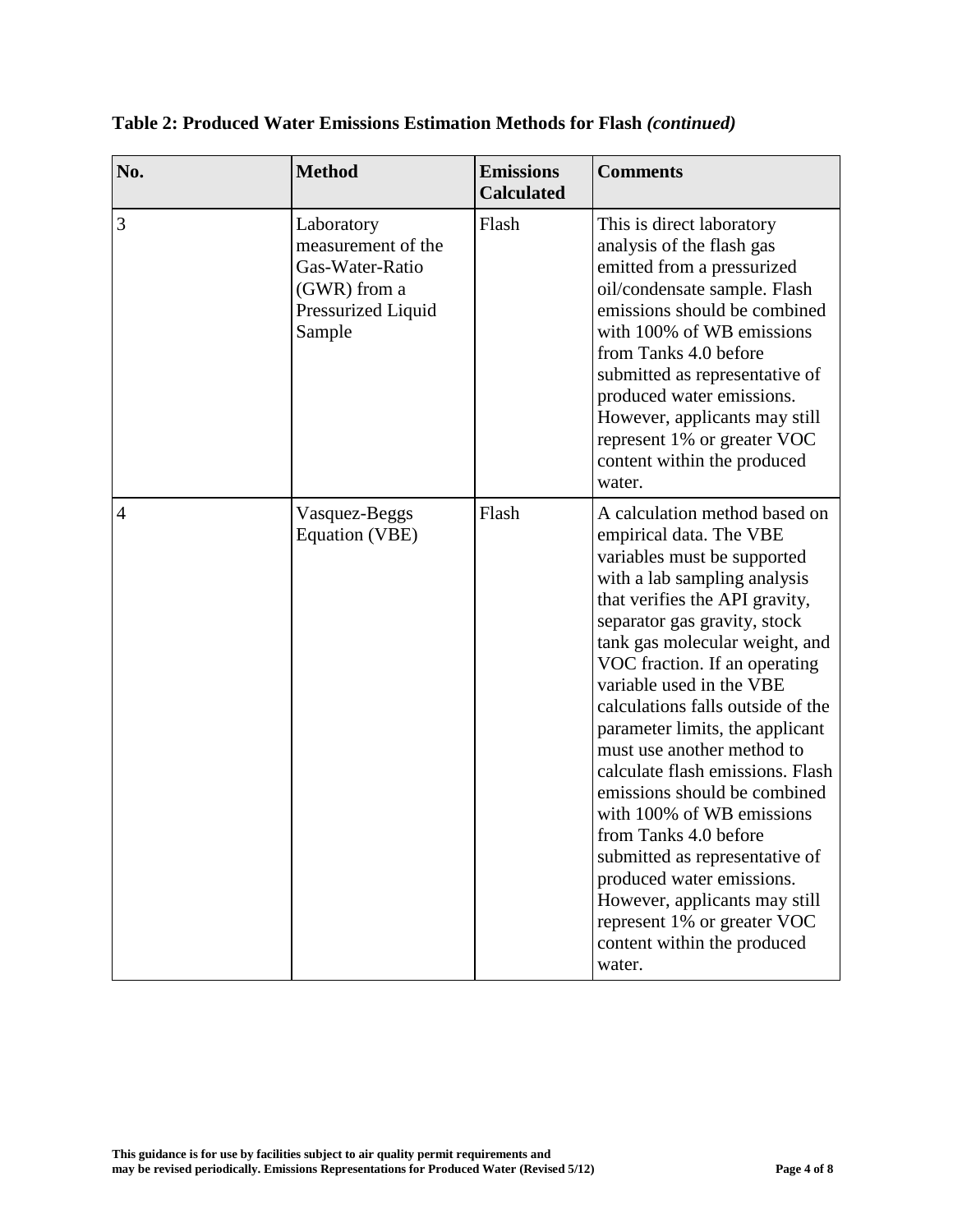| No. | <b>Method</b> | <b>Emissions Calculated</b>     | <b>Comments</b>                                                                                                                                                                                                                                                                                                                            |
|-----|---------------|---------------------------------|--------------------------------------------------------------------------------------------------------------------------------------------------------------------------------------------------------------------------------------------------------------------------------------------------------------------------------------------|
|     | Tanks 4.0     | Working and<br><b>Breathing</b> | Relatively accurate<br>program used to<br>determine working and<br>breathing emissions<br>within tanks. The<br>program should be run<br>assuming 100% of the<br>inputs are VOCs then<br>combined with a<br>method capable of<br>calculating flash<br>emissions before<br>submitted as<br>representative of<br>produced water<br>emissions. |

### **Table 3: Produced Water Emissions Estimation Method for WB**

The TCEQ always prefers that the most accurate emission estimates be submitted, based on site-specific, representative, worst-case data when possible. Therefore, we would prefer that the Vasquez-Beggs method is not used. However, if the applicant can justify a method capable of representing a more accurate estimation of emissions this may be acceptable upon approval from the TCEQ. This is to account for and encourage the use of more current methodology that may become available. If the applicant should choose to use the Vasquez-Beggs Equation, they should be aware of the risk of potentially underestimating emissions at a site. Remember, no matter which method is used to calculate produced water emissions, verification of the inputs and calculation methods are required. State the calculation method used and any critical parameters in the project description so they are available to program personnel. If at an existing production site, the emission calculations should be determined from site-specific sampling or analysis. If a site is not yet in operation, a representative analysis may be used to determine the emissions following the representative analysis guidance in the Representative Analysis Protocol.

#### **Background**

Produced water is any water trapped in underground formations that is brought to the surface along with oil and gas. However, a well which has been deemed absent of crude oil or condensate (also known as dry), does not necessarily imply that hydrocarbons are not still entrained in the produced water. Produced water is by far the largest volume byproduct or waste stream associated with oil and gas production.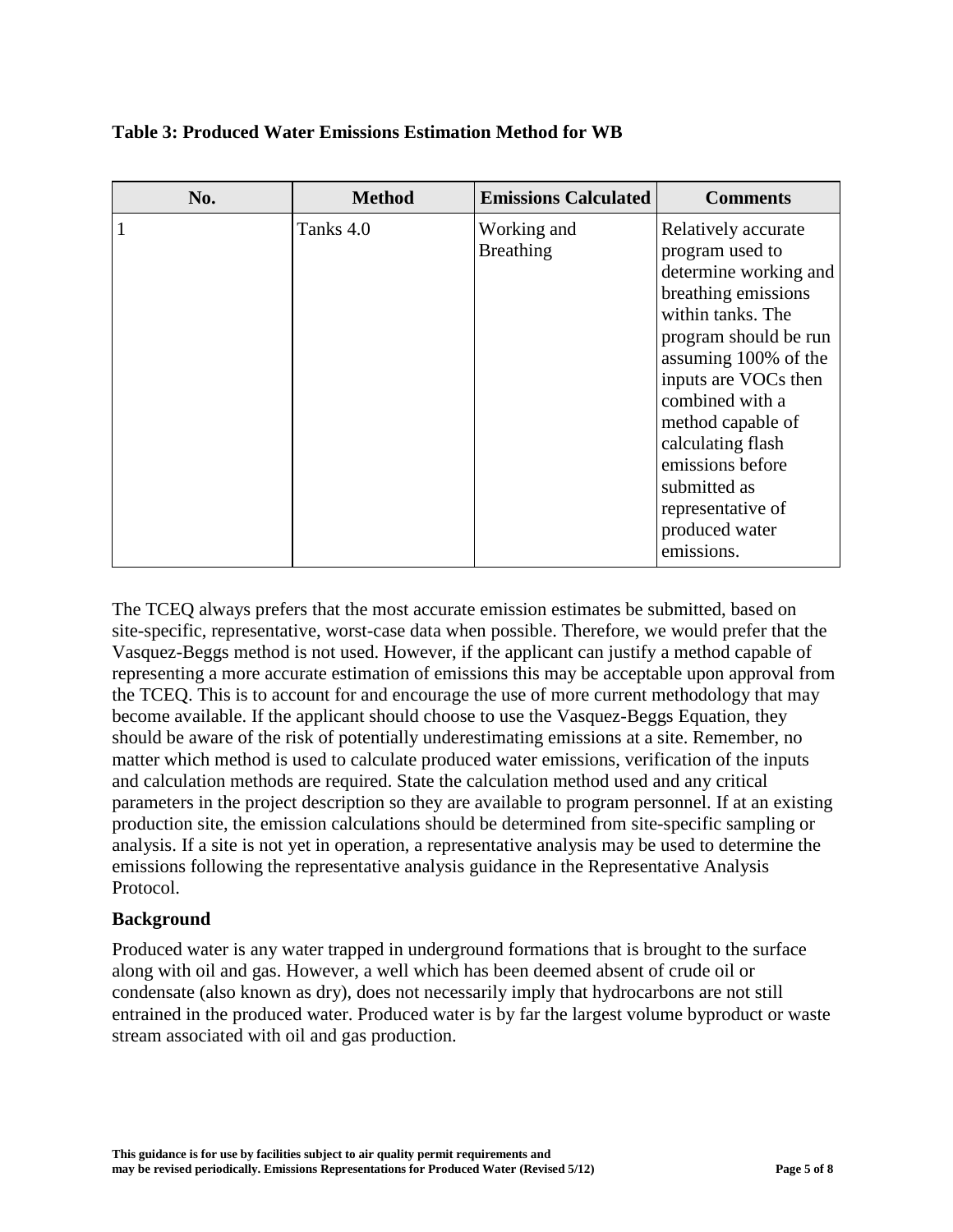In subsurface formations, naturally occurring rocks are generally permeated with fluids such as water, oil, or gas (or some combination of these fluids). These less dense hydrocarbons migrate to trap locations, displacing some of the water from the formation and become hydrocarbon reservoirs. Thus, reservoir rocks normally contain both petroleum hydrocarbons (liquid and gas) and water. Sources of this water may include flow from above or below the hydrocarbon zone, flow from within the hydrocarbon zone, or flow from injected fluids and additives resulting from production activities. This water is frequently referred to as "connate water" or "formation water" and becomes produced water when the reservoir is tapped and these fluids are brought to the surface. The composition generally includes a mixture of either liquid or gaseous hydrocarbons, produced water, dissolved or suspended solids, produced solids such as sand or silt, and injected fluids and additives that may have been placed in the formation as a result of exploration and production activities such as hydraulic fracturing.

As produced water is brought to the surface, it is separated from the crude oil and natural gas during the production and separation process. The composition of this produced fluid is dependent on whether crude oil or natural gas is being produced and generally contains a mixture of aromatic hydrocarbons such as benzene, toluene, ethylbenzene, and xylene (BTEX), in addition to other volatile organic compounds. When the produced water flows from the separator into the storage tank, most of the hydrocarbons will either float to the top of the tank or partially dissolve in the water.

The physical and chemical properties of produced water vary considerably depending on the geographic location of the field, the geological formation with which the produced water has been in contact for thousands of years, and the type of hydrocarbon product being produced. Produced water properties and volume can even vary throughout the lifetime of a reservoir. If water flooding operations are conducted, these properties and volumes may vary even more dramatically as additional water is injected into the formation.

### **Components of Produced Water from Oil and Gas Production**

Knowledge of the constituents of specific produced waters is needed for regulatory compliance. Oil and grease are the constituents of produced water that receive the most attention in both onshore and offshore operations, while salt content (expressed as salinity, conductivity, or TDS) is a primary constituent of concern in onshore operations. In addition, produced water contains many organic and inorganic compounds, which can be in a variety of physical states including solution, suspension, emulsion, adsorbed particles, and particulates (Tibbetts et al. 1992).

In addition to its natural components, produced waters from oil production may also contain groundwater or seawater (generally called "source" water) injected to maintain reservoir pressure, as well as miscellaneous solids and bacteria. Most produced waters are more saline than seawater (Cline 1998). They may also include chemical additives used in drilling and producing operations and in the oil/water separation process. In produced water, these chemicals can affect the oil/water partition coefficient, toxicity, bioavailability, and biodegradability (Brendehaug et al. 1992).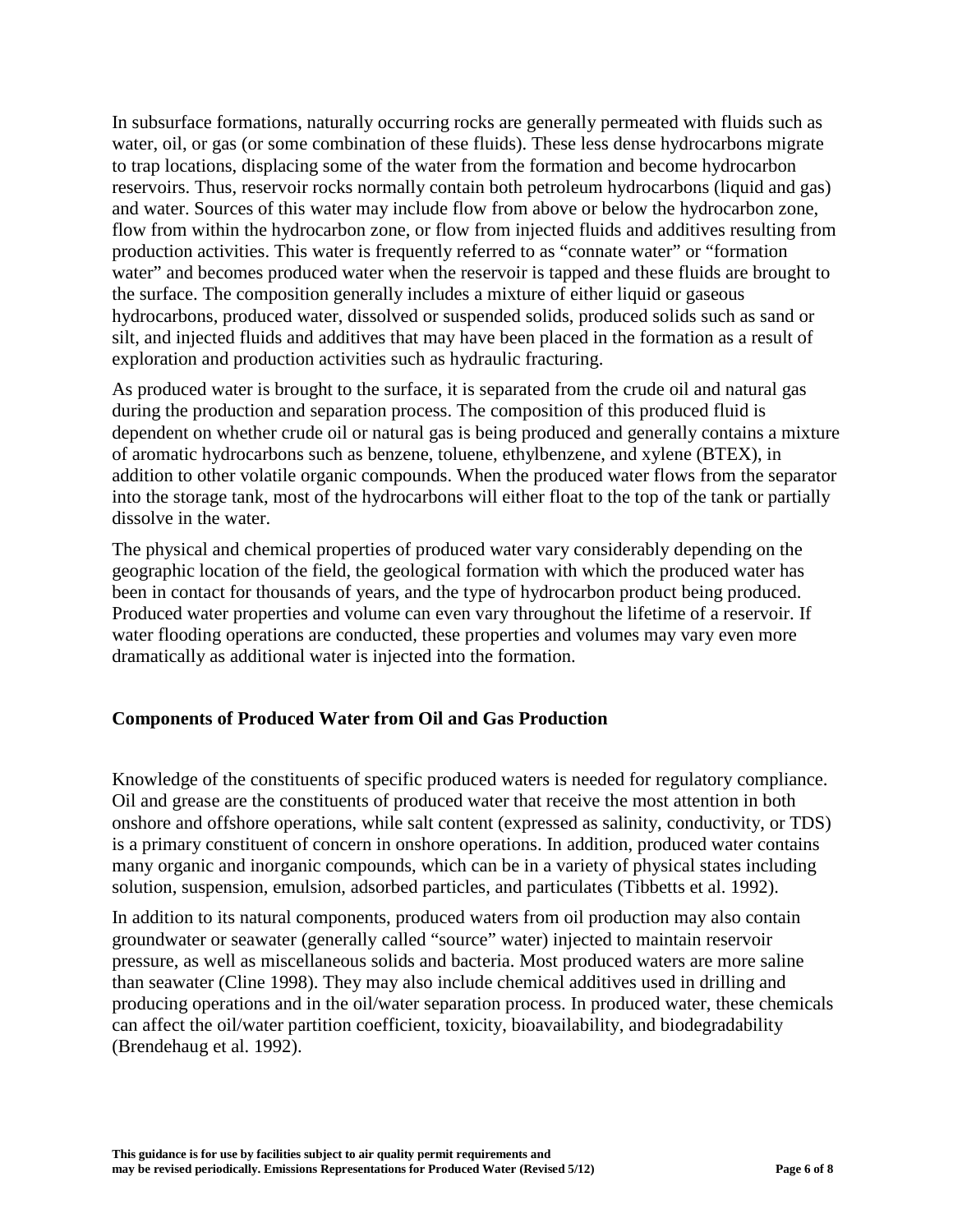In addition to formation water, produced water from gas operations also includes condensed water. Studies indicate that the produced waters discharged from gas/condensate platforms are about 10 times more toxic than the produced waters discharged from oil platforms (Jacobs et al. 1992). The chemicals used for gas processing typically include dehydration chemicals, hydrogen sulfide-removal chemicals, and chemicals to inhibit hydrates. Well-stimulation chemicals that may be found in produced water from gas operations can include mineral acids, dense brines, and additives (Stephenson 1992). Volatile hydrocarbons can occur naturally in produced water. Concentrations of these compounds are usually higher in produced water from gas-condensateproducing platforms than in produced water from oil-producing platforms (Utvik 2003).

For more information, concerning the components of produced water, please reference the "White Paper," prepared by Argonne National Laboratory, which describes produced water from the production of crude oil, natural gas, and coal bed methane.

Tibbetts, P.J.C., I.T. Buchanan, L.J. Gawel, and R. Large, 1992, "A Comprehensive Determination of Produced Water Composition," in Produced Water, J.P. Ray and F.R. Englehart (eds.), Plenum Press, New York.

Cline, J.T., 1998, "Treatment and Discharge of Produced Water for Deep Offshore Disposal," presented at the API Produced Water Management Technical Forum and Exhibition, Lafayette, LA, Nov. 17-18.

Brendehaug, J., S. Johnsen, K.H. Bryne, A.L. Gjose, and T.H. Eide, 1992, "Toxicity Testing and Chemical Characterization of Produced Water – A Preliminary Study," in Produced Water, J.P. Ray and F.R. Englehart (eds.), Plenum Press, New York.

Jacobs, R.P.W.M., R.O.H. Grant, J. Kwant, J.M. Marqueine, and E. Mentzer, 1992, "The Composition of Produced Water from Shell Operated Oil and Gas Production in the North Sea," Produced Water, J.P. Ray and F.R. Englehart (eds.), Plenum Press, New York.

Stephenson, M.T., 1992, "A Survey of Produced Water Studies," in Produced Water, J.P. Ray and F.R. Englehart (eds.), Plenum Press, New York.

Utvik, T.I., 2003 "Composition and Characteristics of Produced Water in the North Sea," Produced Water Workshop, Aberdeen, Scotland, March 26-27.

#### **Evaluating Sources of Produced Water**

In order to account for emissions from produced water, an overview of the insoluble relationship between oil/condensate and water taking place within the tank must be addressed. Within the tank, two phases exist. The first, as the produced water enters the tank it starts out as a flowing mixture. The second, as this mixture begins to settle it separates out with the crude oil or condensate rising to the top layer. This relationship can be visualized below. During these twophase shifts, emissions are being produced. The emissions are accounted for as emissions from working, breathing, and flash (WBF). With the frequent unloading operations of these tanks at oil and gas sites, there is a short time for settling to occur. Therefore, working emissions are typically much higher than breathing emissions. Until very recently emissions estimates for most oil and gas site tanks were represented as only working and breathing losses. However, flash emissions are now a widely accepted source of emissions.